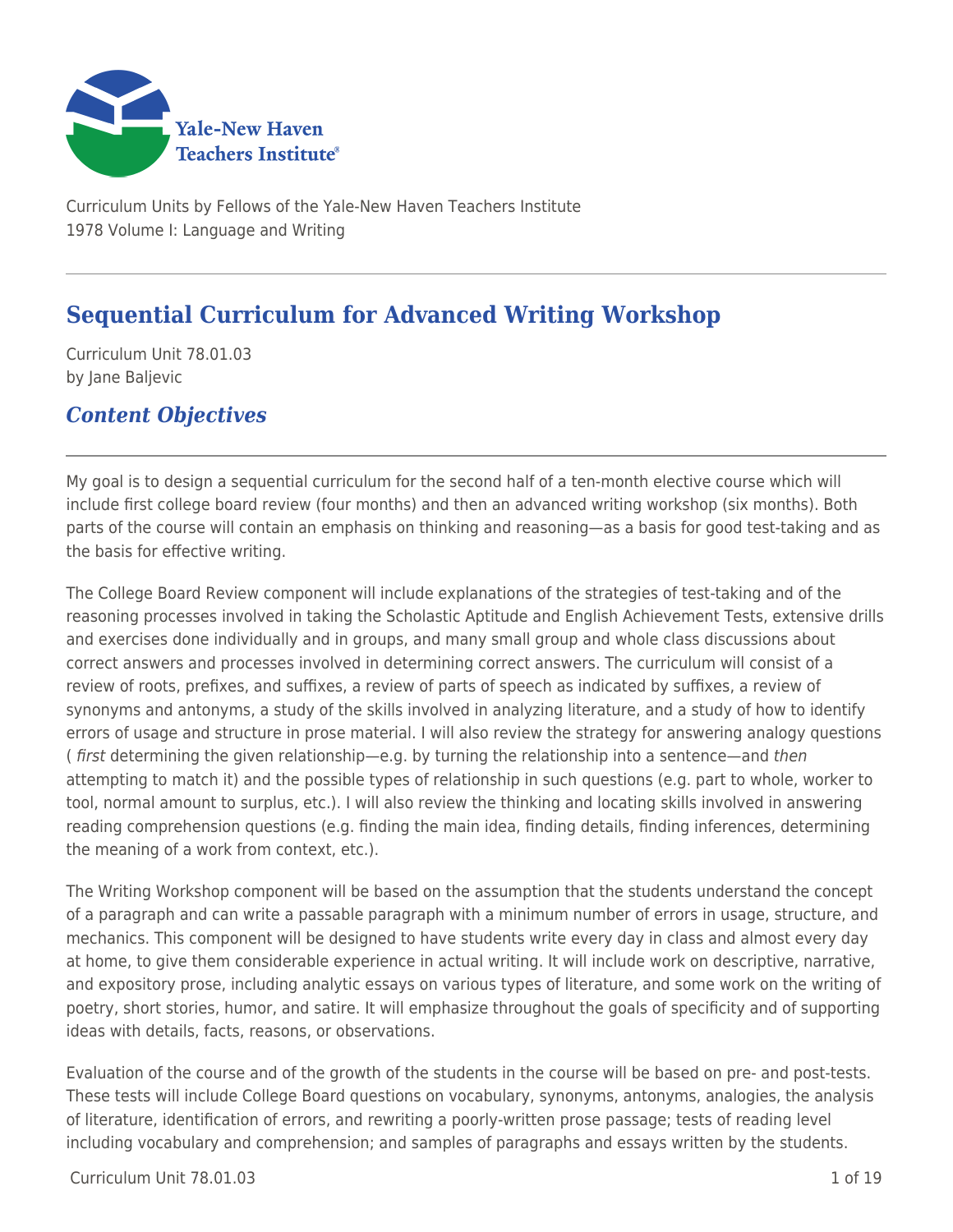In analyzing methods of teaching composition, one writer (Miles Myers in Learning Magazine) discusses five methods, each with its own tradition in research and practice and each with its own special strengths and weaknesses for particular students.<sup>1</sup>

The models approach is based on the theory that skill can be developed through imitation. Its emphasis on paragraphs dictated to and written down by students seems to me more suitable for teaching writing on the beginning to intermediate level than on the intermediate to advanced level. However, I feel the paraphrasing and precis-writing skills emphasized in this approach would be useful skills for the students in this workshop to acquire.

The sentence-combining approach has its roots in linguistics and emphasizes sentence structure. I will be using this approach as a small part of the workshop as a way to introduce students to thinking about structure and style in sentences. I will be using exercises from Strong's Sentence Combining : A Composing Book, in which students combine four to six given kernels into a sentence and compare their results with each other. I will also be using exercises from Composition: Models and Exercises II and from The Writer's Handbook and the explanations in these books of coordinating (compounding) and subordinating (embedding).

The relationships approach involves a sequence which moves from narration to exposition and is based on the assumption that gaining maturity in writing involves the writer's moving from a close audience and a personal subject to a more distant audience and a more abstract type of writing. This process seems useful to keep in mind in designing a series of sequential assignments for the workshop.

The "theory-of-the-world" approach assumes that students need a theory of the world in order to write effectively. I would say, more simply, that students need to take an attitude toward their subjects. In teaching students how to begin to write, a teacher must show them ways to select a subject, focus on their audience and their purpose for writing, and determine their attitude toward their subject before they begin writing.

The steps approach to teaching composition requires a workshop or laboratory format and focuses on the process of writing, including prewriting techniques such as brainstorming and journal entry writing, composing a series of drafts, and editing, criticizing, and rewriting. This seems to me the most useful approach because it emphasizes the process more than the product and because it puts much of the responsibility on the students themselves. It exposes them to a process which can be used for any kind of writing and which can be adapted to other tasks as well. Included below is Koch's and Brazil's overview of the stages of the process. 2 (See Appendix A).

I have used this approach in teaching a small number of students (five to ten) in an Independent Study Writing Seminar, and I want to revise and expand my approach in that situation to devise an approach, a sequence, and a curriculum suited to a larger classroom/workshop situation.

This approach would be a process-conference one in which students would work individually, in pairs, or in groups, depending on their preferences and on the particular assignment. They would approach each assignment by selecting a topic; brainstorming words, details, and ideas; focusing on a particular audience, a purpose for writing, and an attitude toward their subject; gathering other necessary information; organizing their material; and writing a series of drafts. The students would be guided through this process by the teacher through a series of brief conferences held formally or informally as needed during the process. The goal would be for the students to become more and more independent, gradually learning to guide themselves through the process and increasingly using the teacher more as a resource and less as a guide.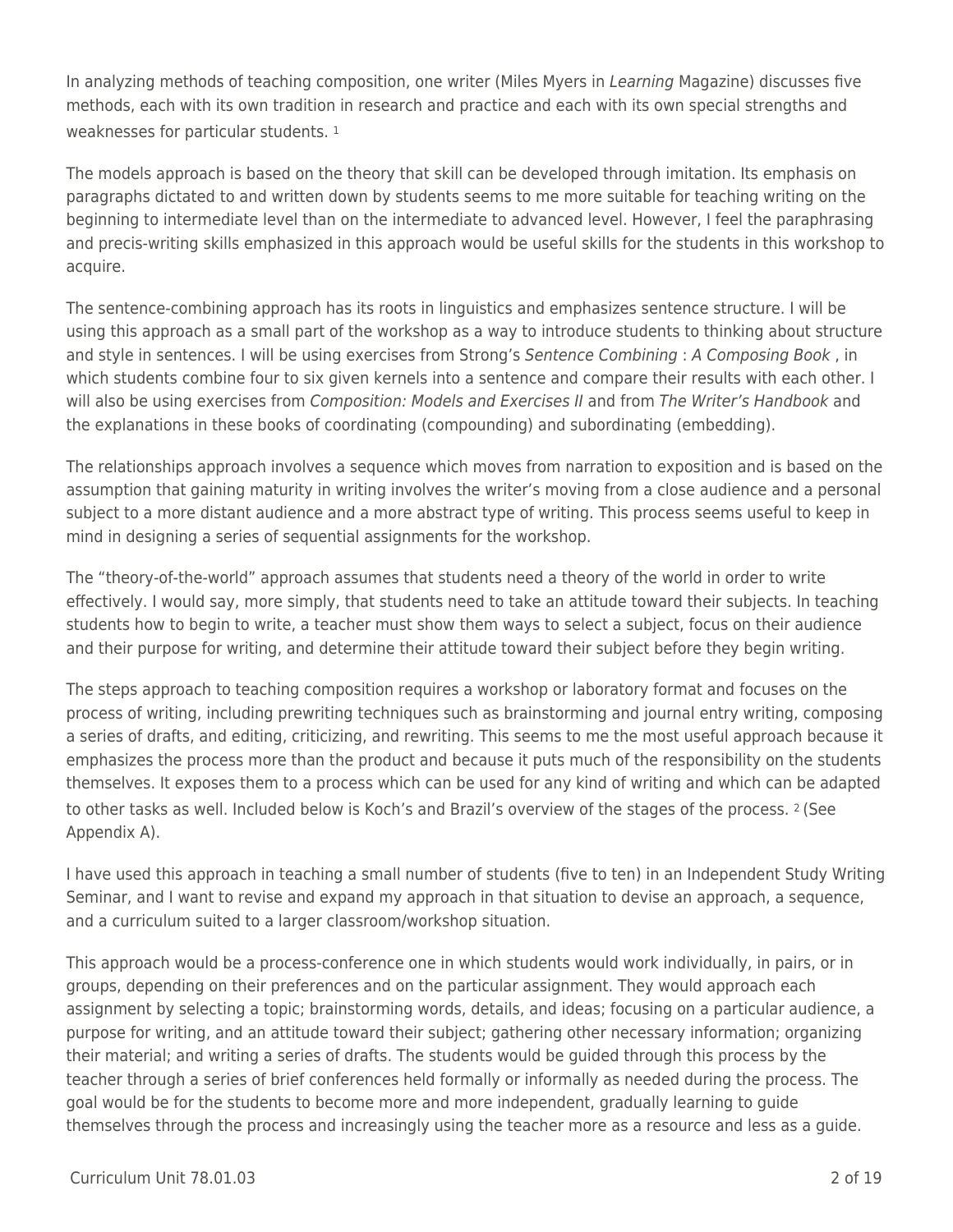In this approach, the students begin with what they know and want to say, while the teacher's task is to help the students determine what they know and what they want to find out. The teacher facilitates this exploration at first by suggesting a process for beginning and by raising the kinds of questions one needs to ask oneself in order to begin. Such questions might include: What are some sensory details you can list about that place (or experience)? What are some attitudes you could take toward that subject? What would be the most forceful order for those points? Later, the teacher raises questions which help the writer begin to evaluate his/her own work. These might include: Which sentence is the most clear? Which sentence has the most specific details? Which image is the most appropriate for the writer's audience and purpose? Throughout the process, the teacher facilitates this self-improvement by teaching specific skills as they are needed, for example, the use of quotation marks when the students are writing dialogue. The ultimate goal is for the students to learn to ask and answer the necessary questions independently.

There are three specific advantages to using the workshop or laboratory format. The students are partly responsible for designing and evaluating their own process and for finding the processes which work best for them in specific situations (e.g. whether to focus more on voice, audience, or argument). By working closely with the teacher and with other students during the writing process, the students are more aware of an audience and of the need to communicate their ideas clearly to that audience. Also, the teacher can play a variety of facilitating roles, including listener, questioner, recorder, editor, etc. <sup>3</sup>

The students, in addition to working individually and having conferences with the teacher, will be encouraged from the beginning of the class to use each other as sources of ideas, suggestions, and criticisms—to function for each other as listeners, questioners, critics, and editors. The peer pairs and small groups will provide an audience other than the teacher and feedback for student ideas from more than one person.

In the sequence of skills and assignments outlined below, work in pairs and in groups will be introduced at the beginning in informal ways, and help will be provided by the group mainly on prewriting. After the first week or two, the small group work will be expanded to include providing help on writing and rewriting, and seminars will be introduced, involving part or all of the class, in which students will read their writing to each other and share ideas about the strengths and weaknesses of each other's writing.

It is, of course, important to establish an atmosphere of trust and of mutual help in the workshop if these pairs, groups, and seminars are to be fruitful. I agree with Thom Hawkins, who points out that when students work together on a specific task within a structured situation, they are usually able to be supportive of each other as well as critical. 4 Included below is a suggested pattern for a small-group or seminar response procedure from Hawkins' book and a form he uses to have group members evaluate their groups (See Appendix B and C).

At the end of the course, when students have become more independent and comfortable working with groups, each student will choose a genre (probably short story, poetry, or humor) and work, with a group of other students who have chosen the same genre, for three weeks on a major individual project. The students would already have done work on that genre, having read examples of writing in that genre, having analyzed and evaluated the examples in discussions, and having written analysis and critiques of the pieces they have read. Now they will be writing, with the help of their group, work of their own in the same genre. For example, they would already have read, raised questions about, and discussed some poetry written by published poets and by student writers and have evaluated and criticized various poems. They would have written analysis of poems in which they discussed how a poet achieved a certain effect or why certain words or images were more effective than others. Now they will do as much more reading, discussing, and analyzing as they feel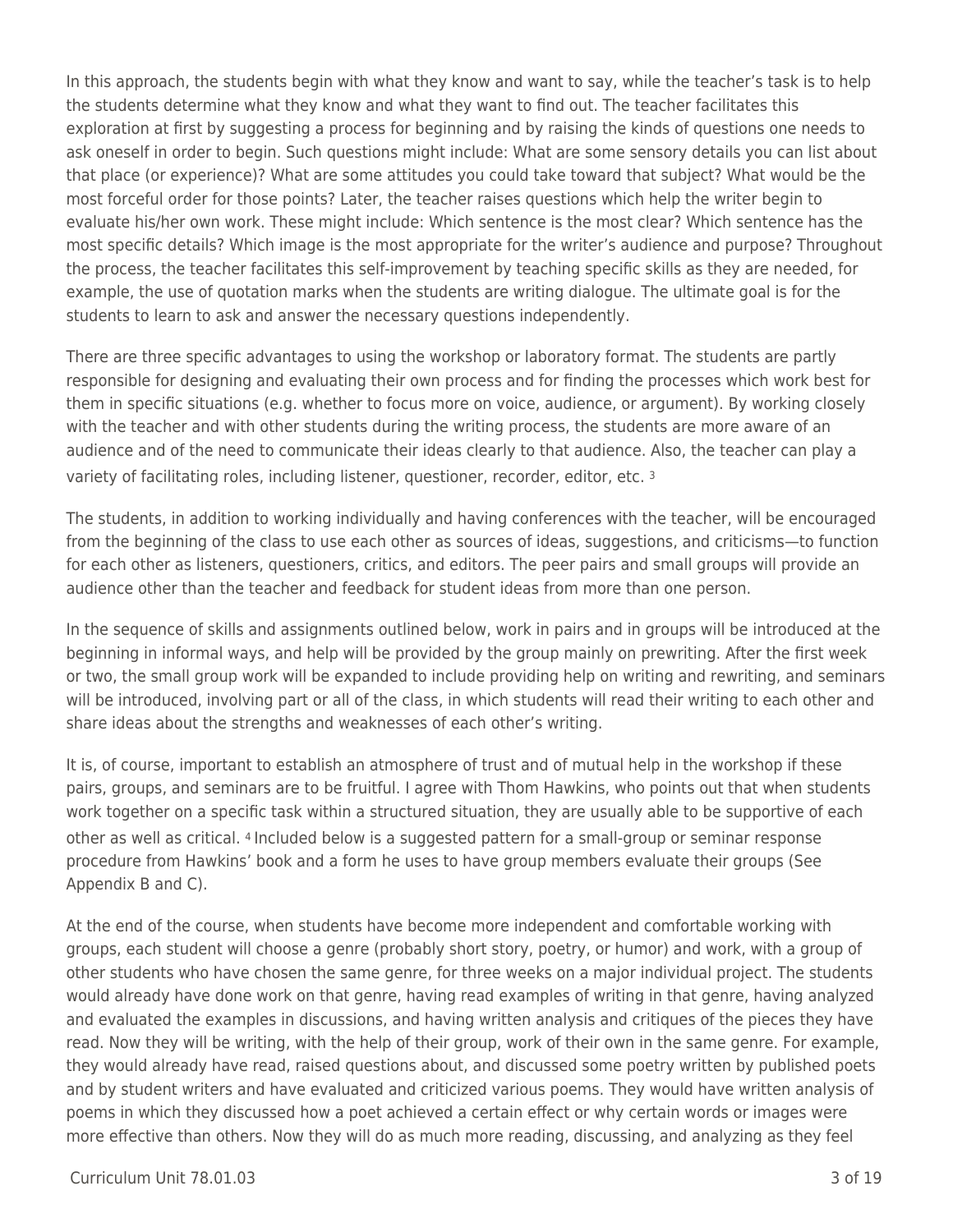they need to, and will also write poems of their own.

As part of their work in the course, students will constantly be evaluating their own work, and they will be allowed to rewrite as much as they want to or have time to. One part of their grade each marking period will be a grade on a given number of papers (perhaps five) that they have chosen from their folders, polished and rewritten as much as possible, and handed in to be graded. Included below are two evaluation forms suggested by Laque and Sherwood which could be adapted and used by students to evaluate their own and others' work in writing as well as in discussions (See Appendix D and E). <sup>5</sup>

The sequence of skills and assignments which follows can be modified to meet the needs of specific classes and/or individuals.

## **Proposed Sequence of Skills and Related Textbooks**

### **Key to Abbreviations:**

 $Comp. 11 - Composition: Models and Exercises II$ Wr. H.— The Writer's Handbook H & N— Here and Now : An Approach to Writing Through Perception War .—Warriner's Advanced Composition : A Book of Models for Writing I. Introducing Process Approach (especially prewriting techniques)  $(Wr \cdot H \cdot p p \cdot 100-110)$ 1 week II. Free or Open Writing (Teachers see Ch. 2 in Writing to Be Read) III Talk-Write (in pairs) IV. Observing, Perceiving, and Extending Awareness (in pairs and groups) 1 week ( H & N , Chs. 1-6) V. Using Sensory Details  $(H & N, Chs. 1-6)$ 1 week VI. Description ( War ., Ch. 1; Comp . 11, Lessons 6-10) 1 week VII. Poetry Writing  $(Wr H.$ , pp. 181-189; Teachers see pp. 36-67 in Writing to Be Read ) 1 week VIII. Paragraph Organization Types: Introductory, developmental, transitional, and concluding. Structures: Chronological, spatial, associational, inductive, deductive, pro/con. \_\_\_\_ ( Wr H ., pp. 192-202) 1 week IX. Revealing a Person  $(H \& N, Chs. 6, 8, and 9)$ 1 week X. Reliving a Past Experience  $(H \& N, Ch. 13; Teachers see Ch. 9 in Writing to Be Read)$ 1 week XI. Narration ( War ., Chs. 10-12; Comp . 11, Lessons 11-16; Wr . H ., pp. 115-119.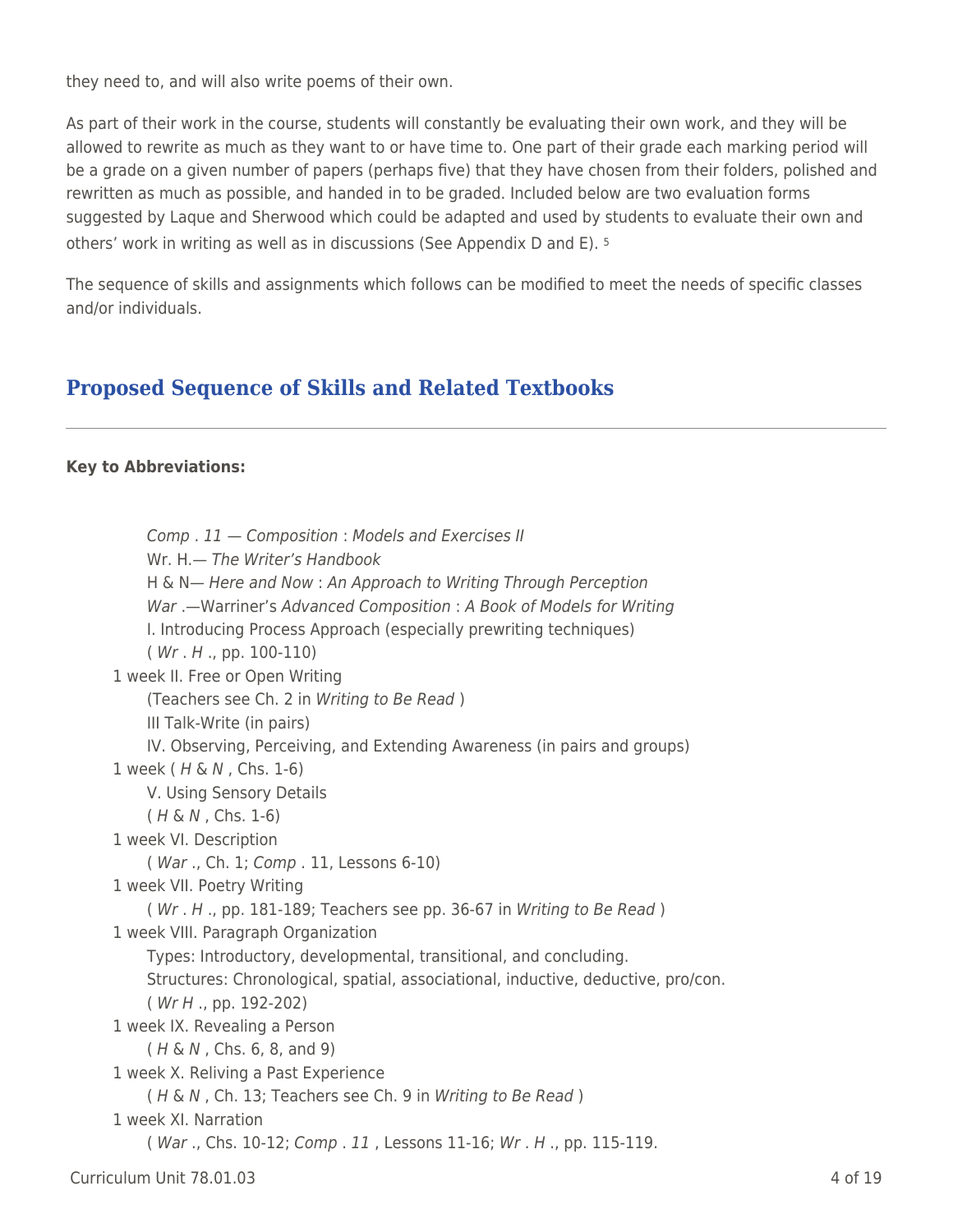1 week XII. Defining and Explaining a Process

( Wr . H ., pp. 126-130 and pp. 120-122; War ., Chs 3 & 4; Comp . 11, Lesson 19) XIII. Comparing and Contrasting

\_\_\_\_ ( Wr . H ., pp. 130-134; Comp 11 , Lesson 20;

1 week Teachers see Ch. 16 in Writing to Be Read )

\_\_\_\_ XIV. Cause and Effect

\_\_\_\_ ( Wr . H ., pp. 134-139)

1 week XV. Paraphrasing, Summarizing, and Précis Writing

(Teachers see pp. 241-246 in Writing to Be Read)

2 weeks XVI. Persuasion

\_\_\_\_ ( War ., Ch. 6; Comp . 11 , Lessons 23-27; Wr . H ., pp. 140-161)

2 weeks XVII. Analyzing (customs, goals, institutions, possessions, experiences, people, and literature)

(  $H \& N$  , Chs. 7-8 and 10-12; War., Ch. 5; Comp . 11 , Lessons 18, 28, and 29; Wr . H ., pp. 122-126; Teachers see p. 178 in Writing to Be Read )

2 weeks XVIII. Informal Essays, Articles, Reviews, and Interviews ( War ., Ch. 9; Wr . H ., pp.

161-168; Teachers see Ch. 12 in Writing to Be Read )

2 weeks XIX. Humor and Satire

3 weeks XX. Independent Work in Groups (choose from short story, poetry, humor and satire, etc.)

22 weeks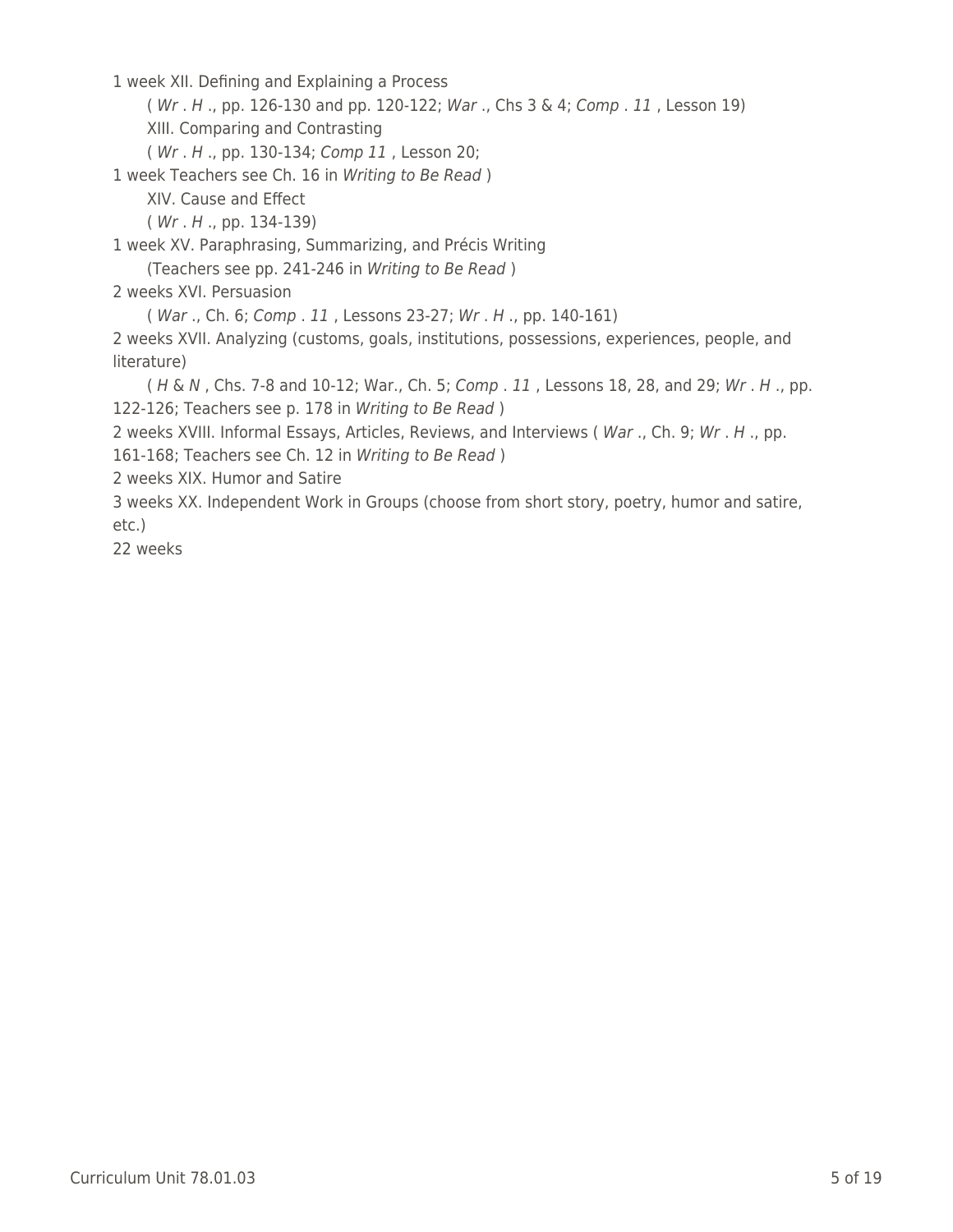### **Sample Assignments for II. "Free" Writing\***

Writing One: Write for ten minutes as fast as you can, never stopping to ponder a thought. Put down whatever comes to your mind. If nothing comes, write, "Nothing comes to my mind" until you get started. Or look in front of you or out the window and begin describing whatever you see. Let yourself wander to any subject, feeling, or idea, but keep writing. When ten minutes is up, you should have filled a . . . page . . . [with] practice shots.

Writing Two: Write three or more of these absolutely free writings. Choose times when no one will disturb you, before breakfast or late at night perhaps. Go beyond ten minutes if the river keeps flowing. But don't expect anything. You're just warming up. Maybe none of your ten-minute writings will produce an interesting sentence. Don't worry. Write. And don't think about punctuation or grammar or style. Put down one word as a sentence if you wish. Maybe your writing will be completely uninteresting to others. As long as you are trying to write honestly and you are writing fast and steadily to fill up a page or two without stopping, you are practicing. Writing Three: Now try free writing with more purpose. Stay on one subject as the [quoted] writer ... did ... But if you find that subject takes your mind off to another related subject, let yourself go to that.

The one necessity in such practice is that you keep writing freely and quickly. Writing Four: Write freely for twenty or thirty minutes about something or somebody you stumbled upon once. Let yourself record the lumps and grooves, the dents and spikes. \* from Ken Macrorie, Writing to Be Read (New York; Hayden Book Co., 1968), Ch. 2.

### **Sample Assignment for III. Talk-Write (in pairs)**

Talk-Write\*

### *Objectives:*

- A. To show students how they can use their talking skills to improve their writing.
- B. To introduce the idea of having students write publicly for their peers.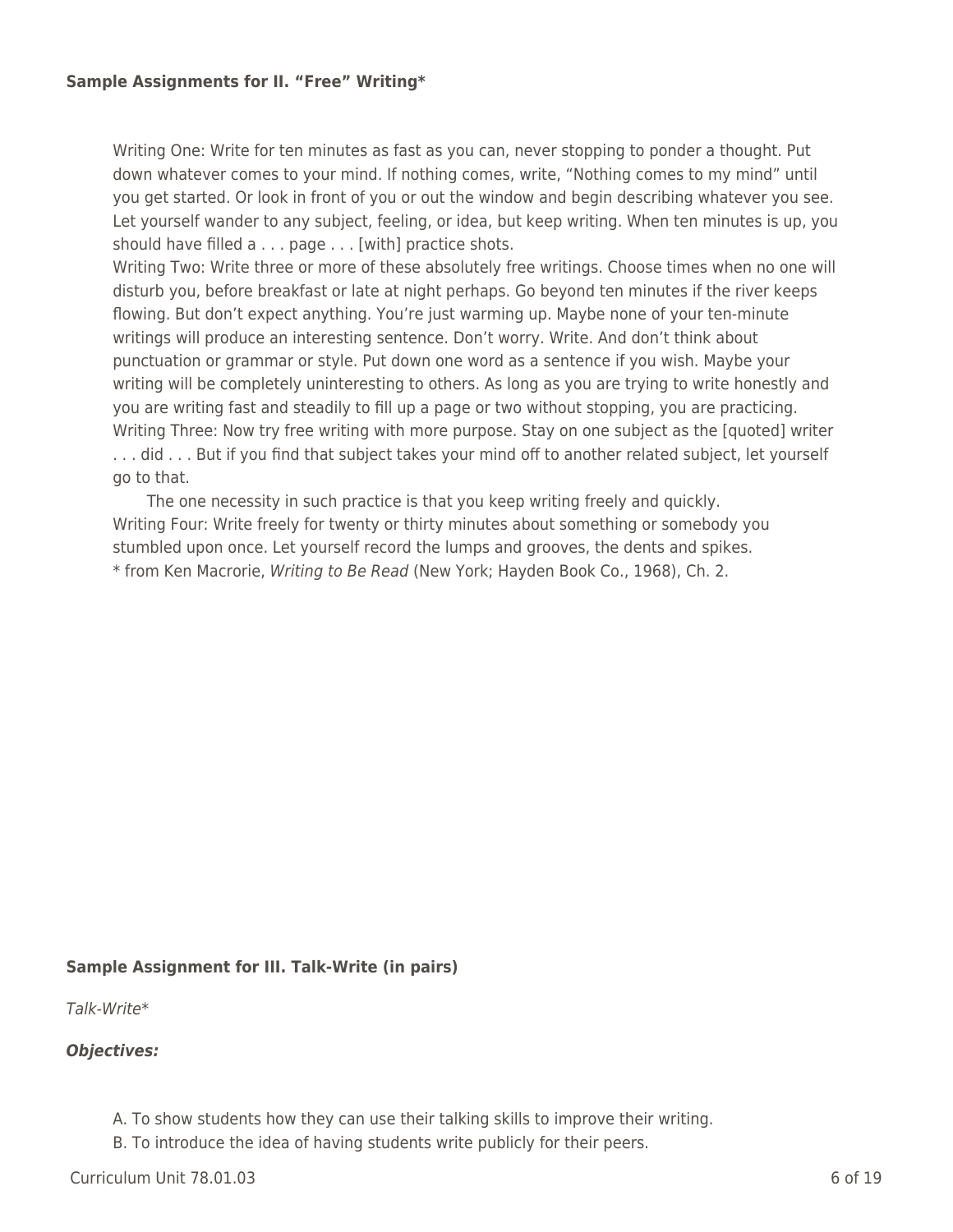C. To introduce the idea of having students use each other as resources.

### *Process:*

A. Give an assignment like: "Think back to the places you have lived; now think of your favorite of those places; now think of your favorite room inside or spot outside that place; now describe that room or spot. Your composition (or paragraph) should try to incorporate all of the senses." B. One student in each pair will begin as writer, using a marker or pen and newsprint, and the other will begin as questioner. The writing student will talk out each sentence before writing. When the sentence is written, the teammate may ask questions to encourage the writer, to seek clarification, and to draw out more details.

C. Then the teammates will switch roles.

\* adapted from Vincent Wixon and Pat Stone, "Getting It Out, Getting It Down: Adapting Zoellner's Talk-Write," English Journal 66 (September, 1977), 70-73.

### **Sample Assignment for V. Using Sensory Details**

Sense Experience\*

### *Objectives:*

A. To concertize sense experience for students.

B. To focus on the importance of firsthand sense experience and to encourage the use of specific sense experience in writing.

C. To encourage students to see, touch, and hear things as as group and to talk about sight, taste, touch, smell, and sound.

#### *Process:*

A. Have groups list visual features of what they see inside the room.

B. Have groups discuss the tactile qualities of what they see.

C. Have the students study individuals carefully and report what they see; often they will see things they have never noticed before about their classmates.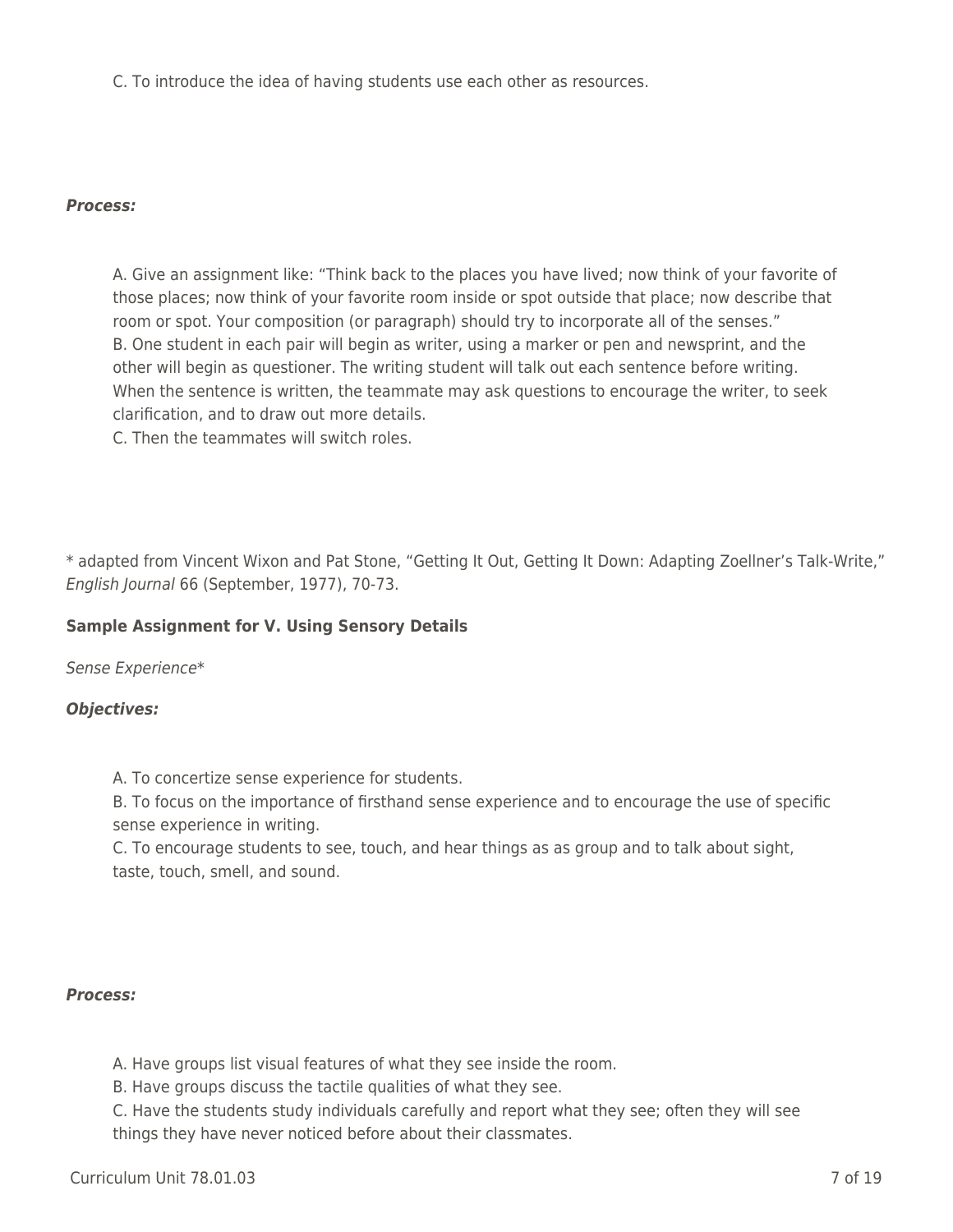D. Have all the students close their eyes and listen silently for one minute; then have them list individually and then share with each other all the sounds they heard.

E. Have students close their eyes again and pass around objects with a range of odors to smell; ask them to try to define what they are smelling.

F. Pass around things to taste and have students try to define what they are tasting.

G. Then have the students individually write a descriptive paragraph that appeals concretely and specifically to one of the senses.

\* adapted from Carl Koch and James M. Brazil, Strategies for Teaching the Composition Process (Urbana, Ill.: NCTE, 1978), pp. 51-52.

### **Sample Assignment: VI. Description**

### *Objectives:*

A. To have students incorporate sensory details into an essay of description. B. To show students how to brainstorm details and then select those details which have something in common.

### *Process:*

A. Have students think of a particular place with which they are very familiar and list 25 specific details of that particular place, using all of their senses.

B. Have students select about 10 details from the list which contribute to a certain mood and incorporate then into a description of the place.

### **Sample Assignment: VI. Description**

### *Objectives:*

A. To have students incorporate sensory details into an essay of description.

B. To have students make selections within a structured assignment.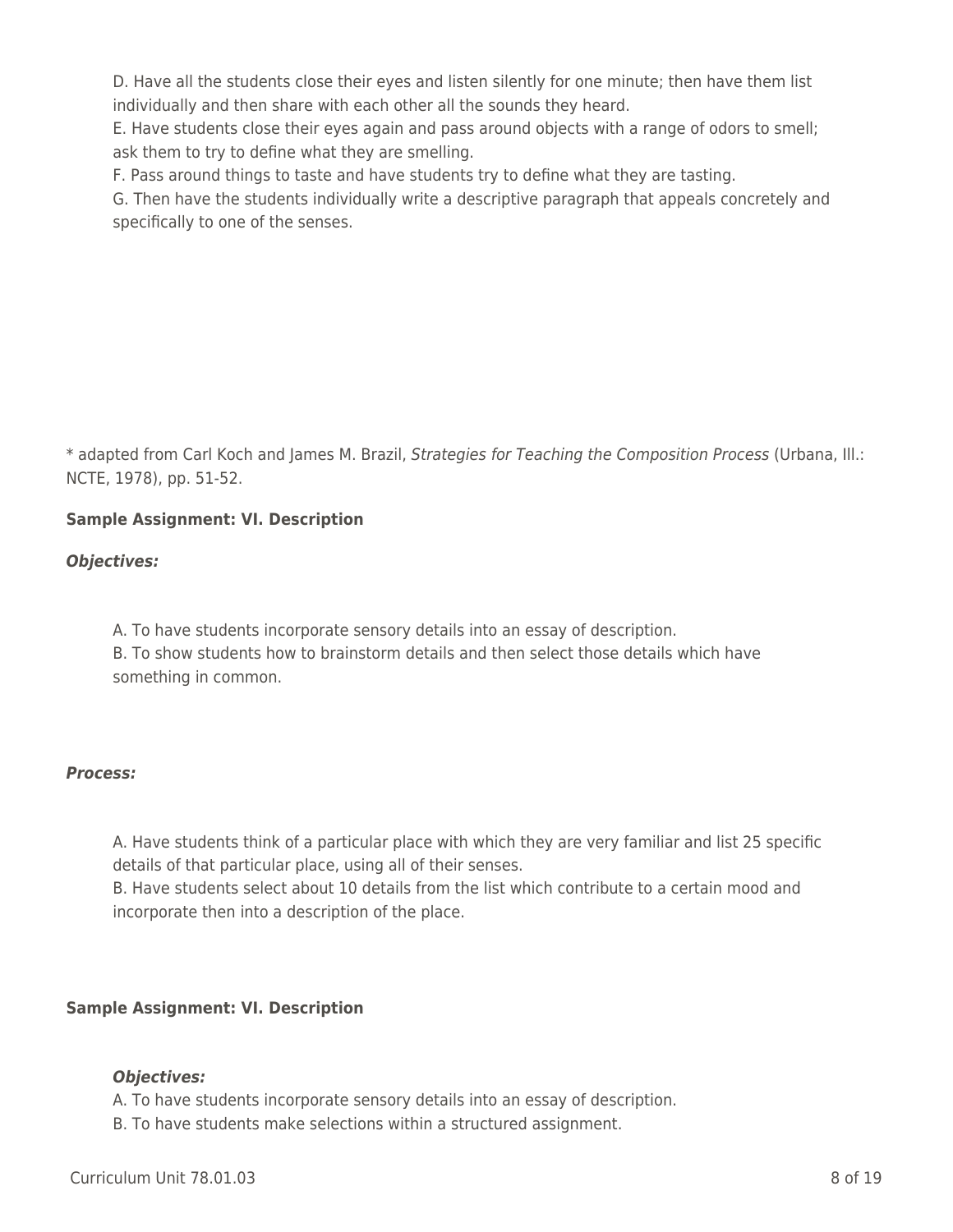#### *Process:.*

A. Ask students to select a certain month or a certain season about which they have very strong (good or bad) feelings or impressions.

B. Ask them to write a thesis or attitude statement about their season or month.

C. Ask them to write a descriptive essay (using a tone appropriate to their attitude and audience) about their month or season, using specific, sensory details and images.

### **Sample Assignment for XI. Narration**

Self-Disclosure\*

### *Objectives:*

- A. To help students delve into their experiences for narrative writing material.
- B. To continue working on a foundation for openness in small groups.

### *Process:*

A. Read the following instructions: "With a marker or pen, divide a sheet of newsprint into six spaces. In space number one, draw a symbol of the most significant event in the first half of your life; in space two, a symbol of the most important event in the second half of your life; in space three, the most significant event in the last year; in space four, that situation, activity, or experience which you currently find most difficult or frustrating in space five, that emotion which you find most difficult to express; and in space six, what you would do if you knew you had but three years to live and could do whatever you wanted."

B. When the students have finished drawing their symbols, read: "Now that you have finished drawing your posters, select one member of your group whom you want to know better. With this other person, find a separate place to share your posters. Taking turns, explain each symbol to your partner. Be sure to listen very closely to your partner because you will be asked later to explain his or her poster to the entire small group."

C. When all pairs are finished sharing, read: "Now move back into your small groups. In turn, each person should carefully explain the poster of his or her partner to the rest of the small group. If the person explaining gets stuck, his or her partner may help out."

D. The instructor should point out that poster spaces one, two, and three are especially pertinent to narrative writing, but that any section of the poster could be used as subject matter for a narrative.

(Outlines, notes, or paragraphs could be used instead of symbols in each poster space.)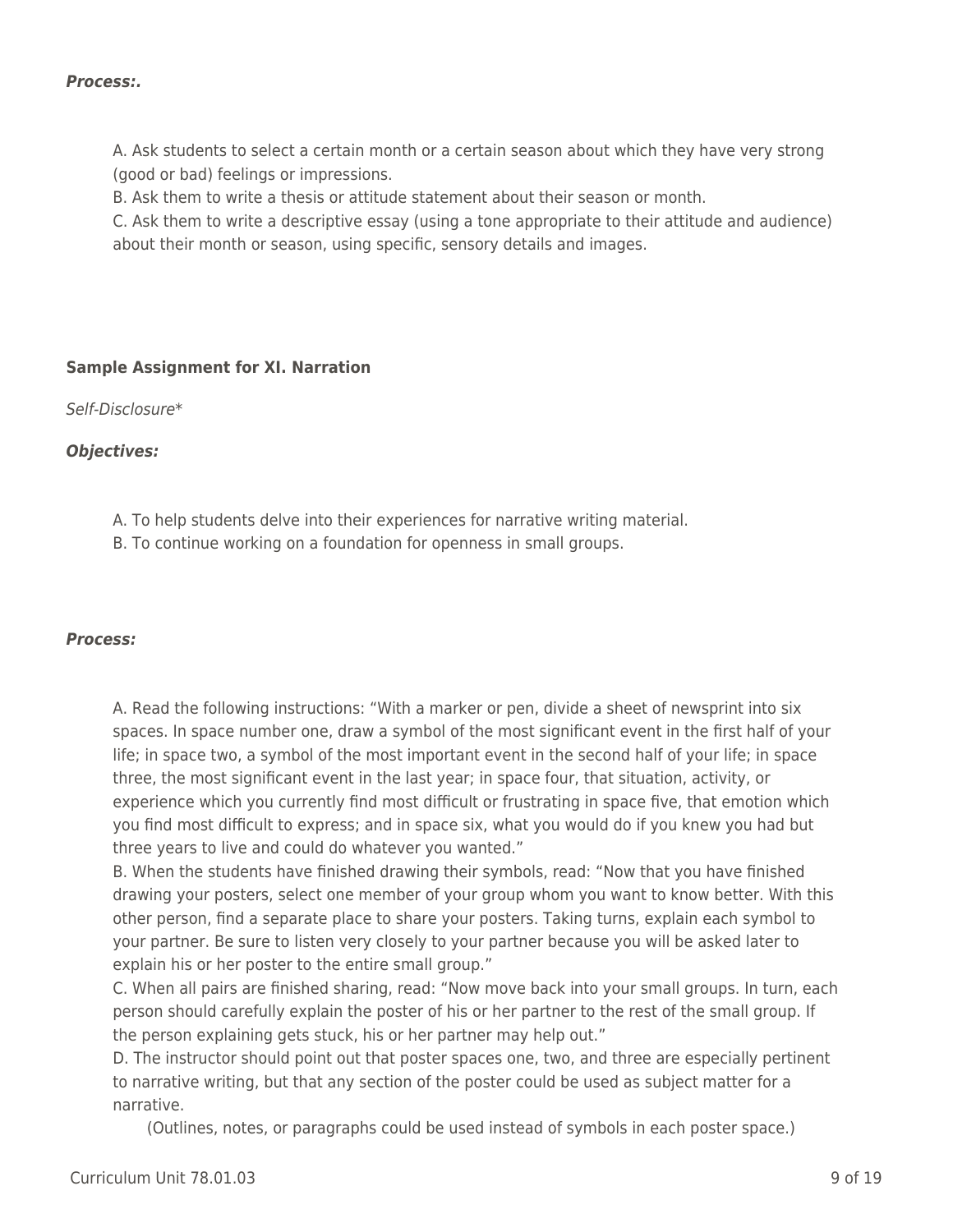\* adapted from Carl Koch and James M. Brazil, Strategies for Teaching the Composition Process (Urbana, Ill.: NCTE, 1978), pp. 40-43.

### **Sample Assignment for XI. Narration**

A Personal Road Map\*

### *Objectives:*

- A. To help students discover significant personal experiences for narrative writing.
- B. To encourage group and class cohesiveness and group sharing of experiences.

### *Processes:*

A. After small groups are formed, the instructor asks the students to place a B (for birth) in the bottom left corner of a sheet of newsprint and a P (for the present) in the top right corner of the sheet.

B. The instructor tells the students to think back across their lives to their birth and to draw a "road" (a line) from the B to the P that represents the course of their lives. It may be a straight line, a wavy line, a line that runs in circles, a line that has many detours, a line that has many dead ends, etc.

C. The instructor asks students to place little drawings or pictures along the road to symbolize any experience—either good or bad, important or unimportant—that they remember from their lives.

D. Then students who are willing should be encouraged to explain their maps to their small groups.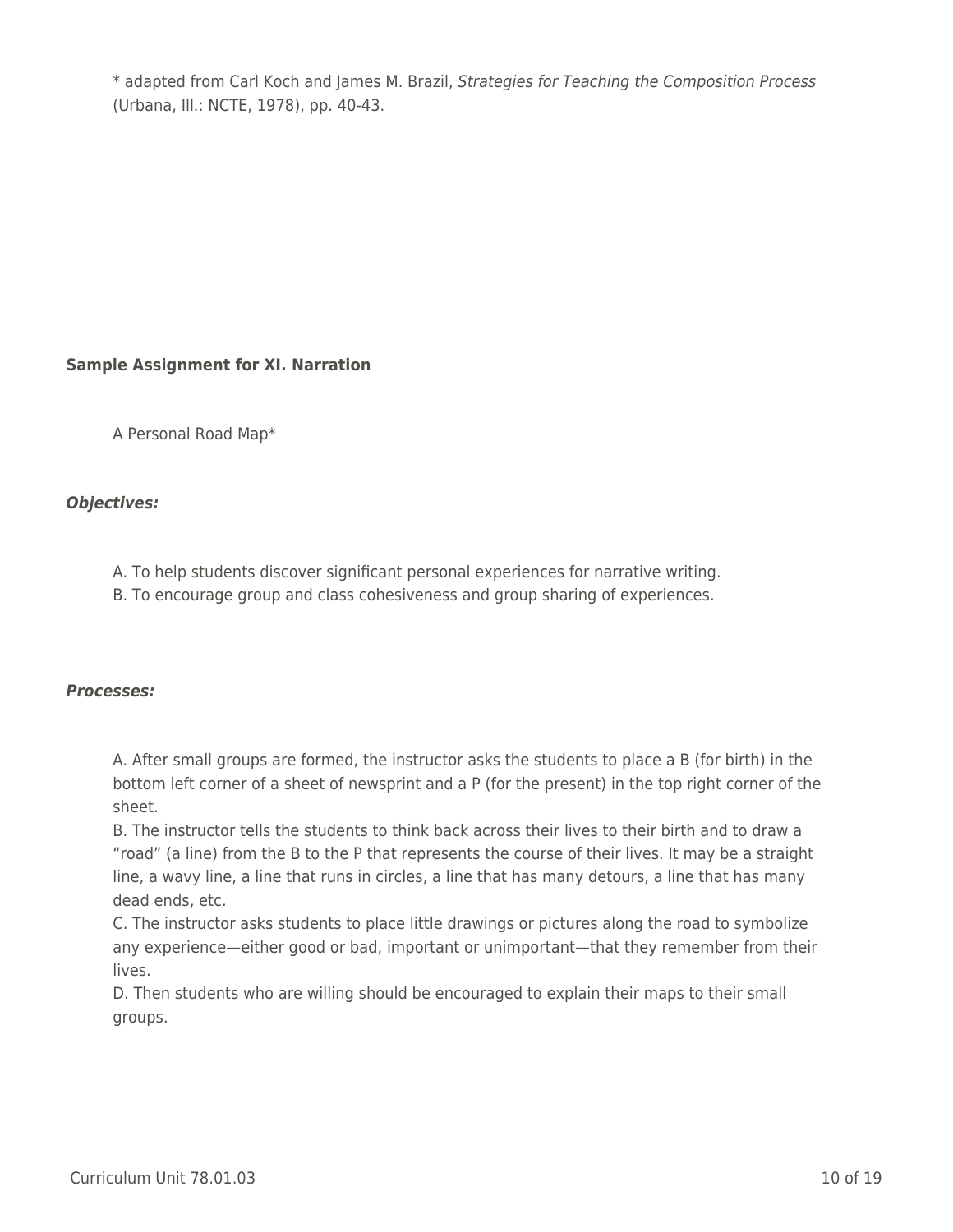E. The instructor should point out that these symbols (and more can be added later as new memories are recalled) represent excellent topics for narrative writing.

\* adapted from Carl Koch and James M. Brazil, Strategies for Teaching the Composition Process (Urbana, Ill.: NCTE, 1978), pp. 38-39.

### **Sample Questions: XVII. Analyzing (Literature)**

Questions to Help Students Analyze a Poem

- I. Speaker and situation
	- A. Who is the speaker? What kind of person is he?
	- B. To whom is the speaker speaking? What kind of person is the person being addressed?
	- C. What is the occasion of situation of the poem?
	- D. What is the setting (time and place)?
- II. Poet's purpose
	- A. What is the central idea or theme of the poem?
	- B. What is the poet's purpose?
		- to tell a story?
		- to create a picture in the mind?
		- to tell how he/she feels about some experience?
		- to impart new insight into human life?
	- C. What exactly does the poem say, and what does it suggest?
	- D. Why does the poem have the title it does?
- III. Tone, need, feeling

A. Based on the precise wording of the poem, what may have happened in the mind, the heart, and the senses of the poet which impelled him/her to write this poem?

- B. What is the need or feeling or tone of this poem?
- C. By what means is it conveyed?
- IV. Technique
	- \_\_\_\_ A. Development
		- 1. What is the form or pattern of this poem?
		- 2. How is the form important in relation to the meaning?
		- 3. What are the parts or steps in the development of thought and emotion?
- 4. If there are stanzas, what structure is found within the stanzas? How does this help to organize the thought?
	- B. Language
		- 1. Do you find any words particularly well-chosen?
		- 2. What sensory appeals are used and how?
		- 3. Is there a central image which unites the entire poem?
		- 4. What kinds of imagery are used, and why?
	- 5. Point out and explain any examples of symbols, allusions, paradox, irony,
- overstatement, and understatement.
	- 6. Point out examples of sound repetition, and explain their function.
- V. Evaluation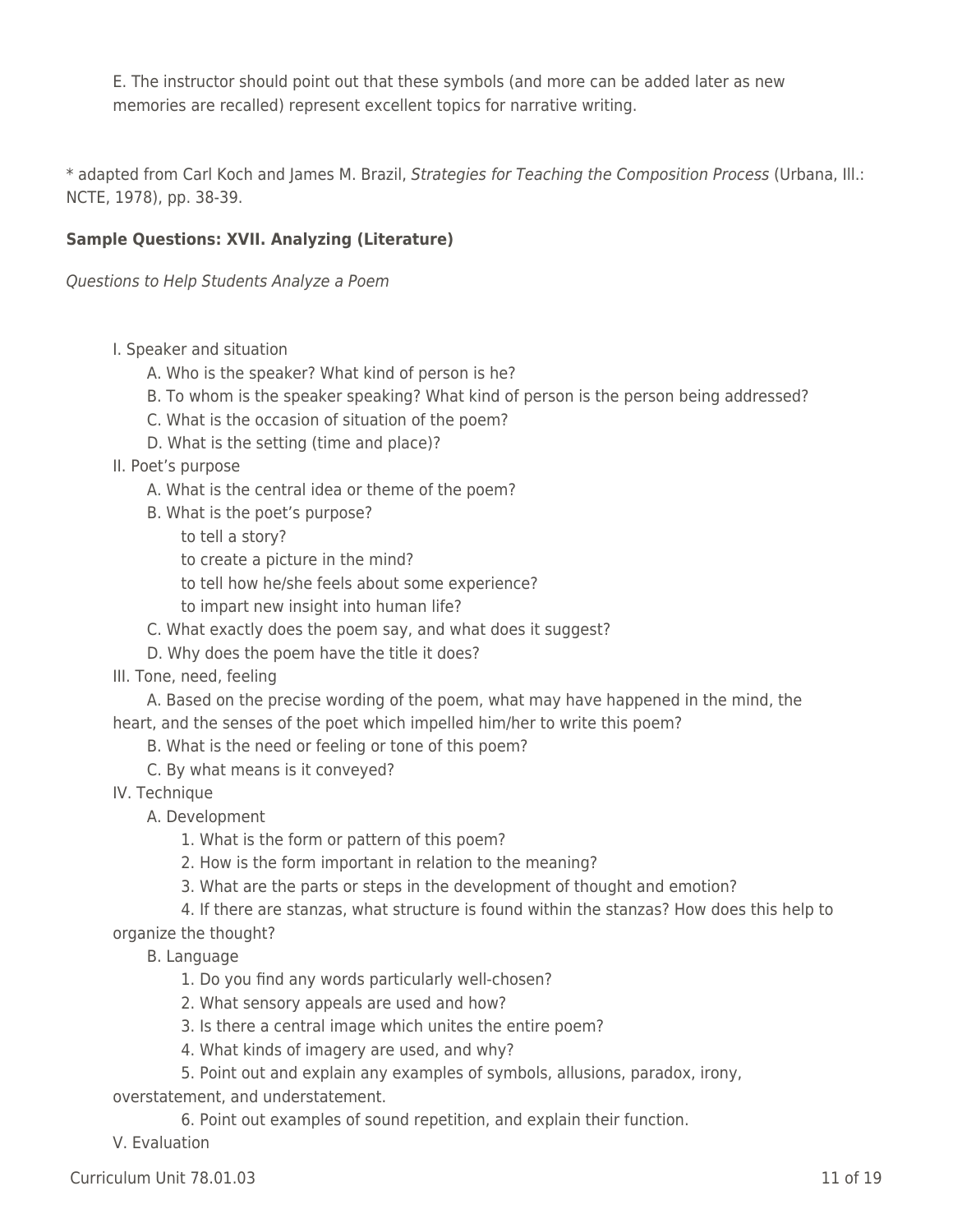A. Is the poet conveying an experience which is worth conveying?

B. Is the emotion appropriate for the experience?

C. Are the poetic techniques useful in supporting the poet's air, or are they merely ornamental?

D. Has the poet succeeded in communicating his need or his insight?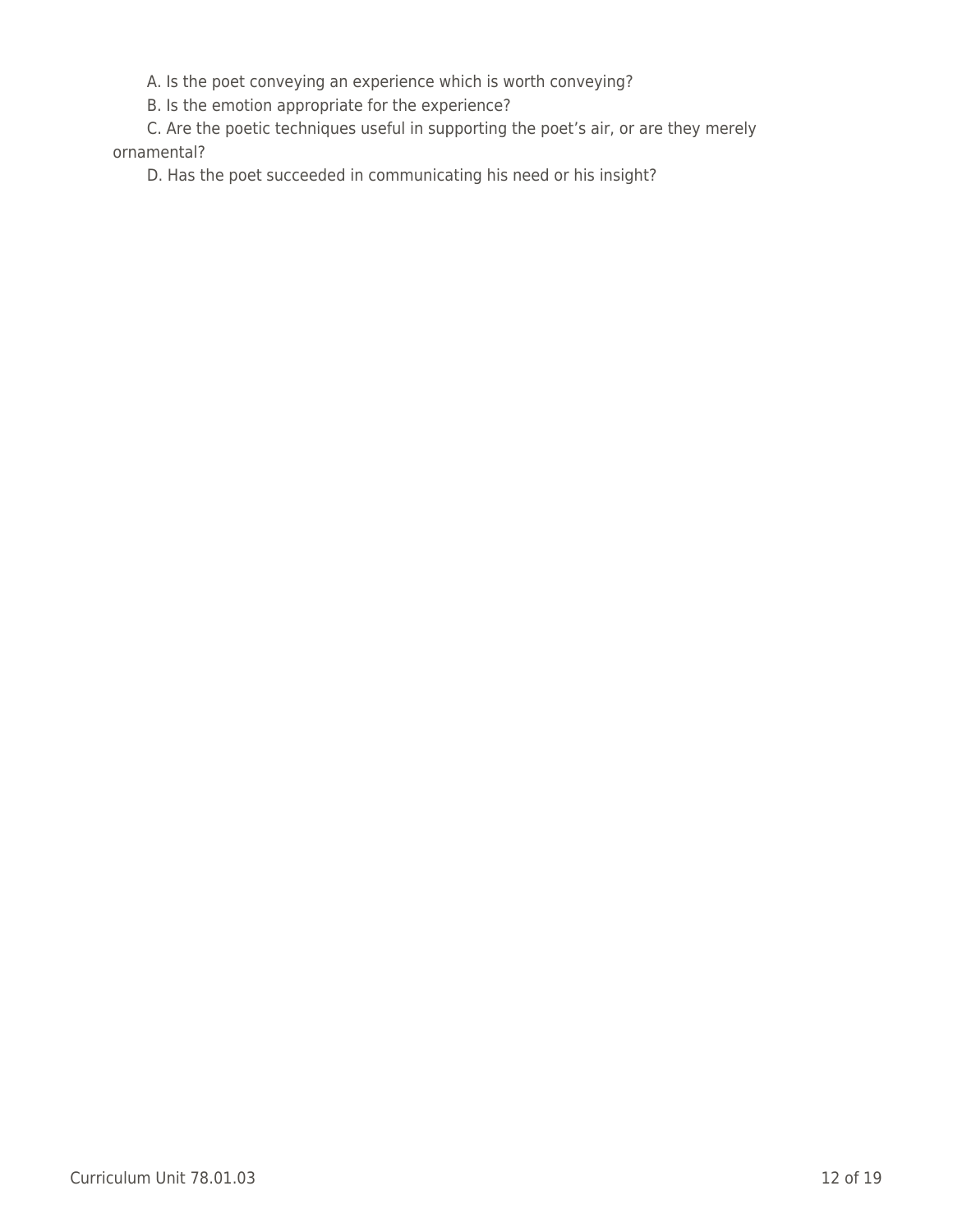### **Sample Questions: XVII. Analyzing (Literature)**

Questions to Help Students Analyze an Essay

I. Determining the meaning of the essay.

A. What is the thesis (main point) of the essay?

1. Is it stated in a sentence or two at the beginning or at the end?

2. If it is not specifically stated, is it implied? (Consider title, topics of paragraphs, general subject, relevance of illustrations, statistics, and other means of developing and substantiating opinions.)

B. What is the nature of the essay?

1. Is it an explanation, a description, or an argument? Is it a narrative?

2. Is it objective or subjective, or a combination of both? (Does it appeal mainly to your mind or to your emotions, or to both?)

II. Study the author's writing techniques.

A. What is the structure (organization) of the essay?

1. How is the discussion begun? How much is introductory?

2. Which paragraphs make up the development of the thesis?

3. What does the author conclude? (Is his conclusion in a separate summarizing

paragraph?)

4. Is the conclusion logical?

B. What are the characteristics of the author's style?

1. Does he/she use metaphors, similes, analogies, personification, or other figures of speech?

2. Does he/she use alliteration, repetition of words or phrases, allusion, or word play?

3. Does he/she use overstatement, understatement, paradox, etc?

4. Does he/she use complicated or simple diction?

5. Does he/she use slang or jargon?

6. Are his sentences varied in length and structure?

7. Are there patterns, rhythms, or balance in the sentences?

8. What is the order of the sentences (and paragraphs)?

9. How is the emphasis achieved?

10. What kinds of transitions or cohesive devices are used?

11. Is the tone sarcastic, angry, witty, humorous, etc.?

III. Summarize your evaluation of the essay.

A. Is the thesis (main idea) clear?

B. Is the essay unified and well-organized?

\_\_\_\_ C. If it is a descriptive essay, do you consider the description effective?

D. If it is an argument, how sound is it? (Consider the kind and amount of evidence presented.)

E. If it is an explanation, is it to the point, clear, and adequate?

F. What is the outstanding quality of the essay?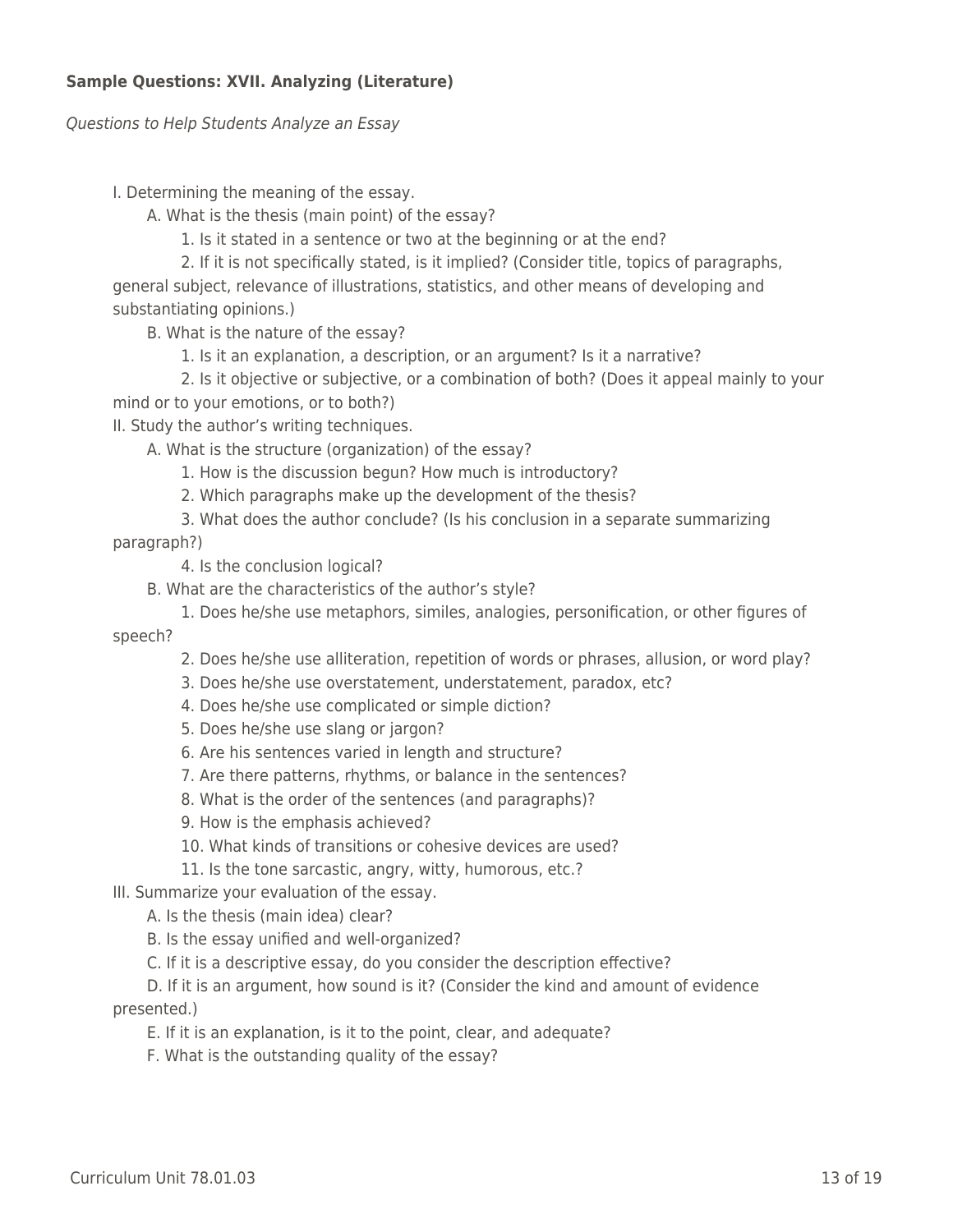### **Exercises for Certain Skills (to be used by individuals or whole class)**

### *from Composition : Models and Exercises 11 : (exercises calling for sentence rewrites and sentence combining)* adjective clauses, p. 80

participial phrases, p. 81

variety in sentence beginnings, p. 83

variety in sentence lengths, p. 84

coordination, p. 126

subordination, p. 128

parallelism, p. 182

position of modifiers, pp. 183, 228

passive voice, p. 179

eliminating unnecessary words, p. 181

repetition for emphasis, p. 229

#### *from The Writer's Handbook*

Usage Glossary, pp. 8-97, should be useful for students

dangling modifiers, p. 242

parallelism, p. 248

possessive form of nouns and pronouns before gerunds, p. 249

quotation marks, p. 250

compounding, pp. 203-205

embedding, pp. 205-208

rearranging order of sentence, pp. 208-210

word choice (economy, accuracy, appropriateness), pp. 211-215

(Teachers also see Ch. 4 in Writing to be Read )

### **Appendix A: Stages of the Composition Process\***

#### *Prewriting*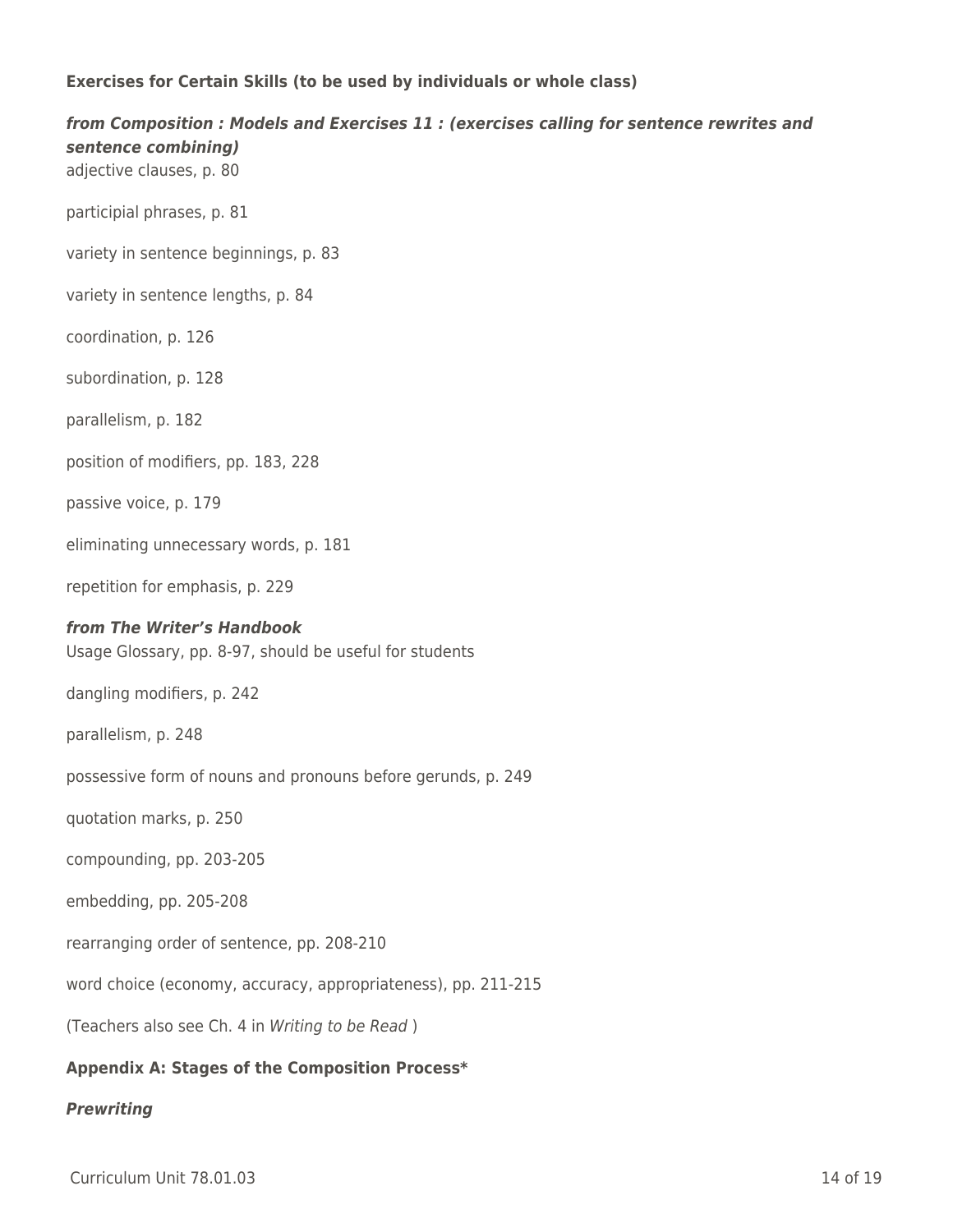1. Experiencing 2. Discovering 3. Making Formal Choices Our response to Identifying Selecting a form for someone or some a topic and the essay and a form thing, leading an audience. The of organization. to a desire to communicate.

### *Writing*

4. Forming 5. Making Language 6. Languaging Choices Arranging essay Selecting language The process of carrying materials in line appropriate to out the language Choices. with choices in one's purpose and step three; or, audience. in an opinion essay, writing a clear thesis statement to begin the essay.

### *Postwriting*

| Evaluation of the essay to<br>How does the essay meet<br>determine if it reflects the choices the external standards<br>made earlier in the composition pro of one's audience: form,<br>cess. | 7. Criticizing 8. Proofreading |                           |
|-----------------------------------------------------------------------------------------------------------------------------------------------------------------------------------------------|--------------------------------|---------------------------|
|                                                                                                                                                                                               |                                |                           |
|                                                                                                                                                                                               |                                |                           |
|                                                                                                                                                                                               |                                |                           |
|                                                                                                                                                                                               |                                | punctuation,<br>neatness, |
|                                                                                                                                                                                               |                                | spelling, etc.?           |

\* from Carl Koch and James M. Brazil, Strategies for Teaching the Composition Process (Urbana, Ill., 1978), p. xi.

### **Appendix B: Guidelines for Peer Criticism Procedure\***

### *1. Reading.*

Go over the paper twice if necessary, but don't write any responses yet. After the silent reading, the author will read the essay aloud.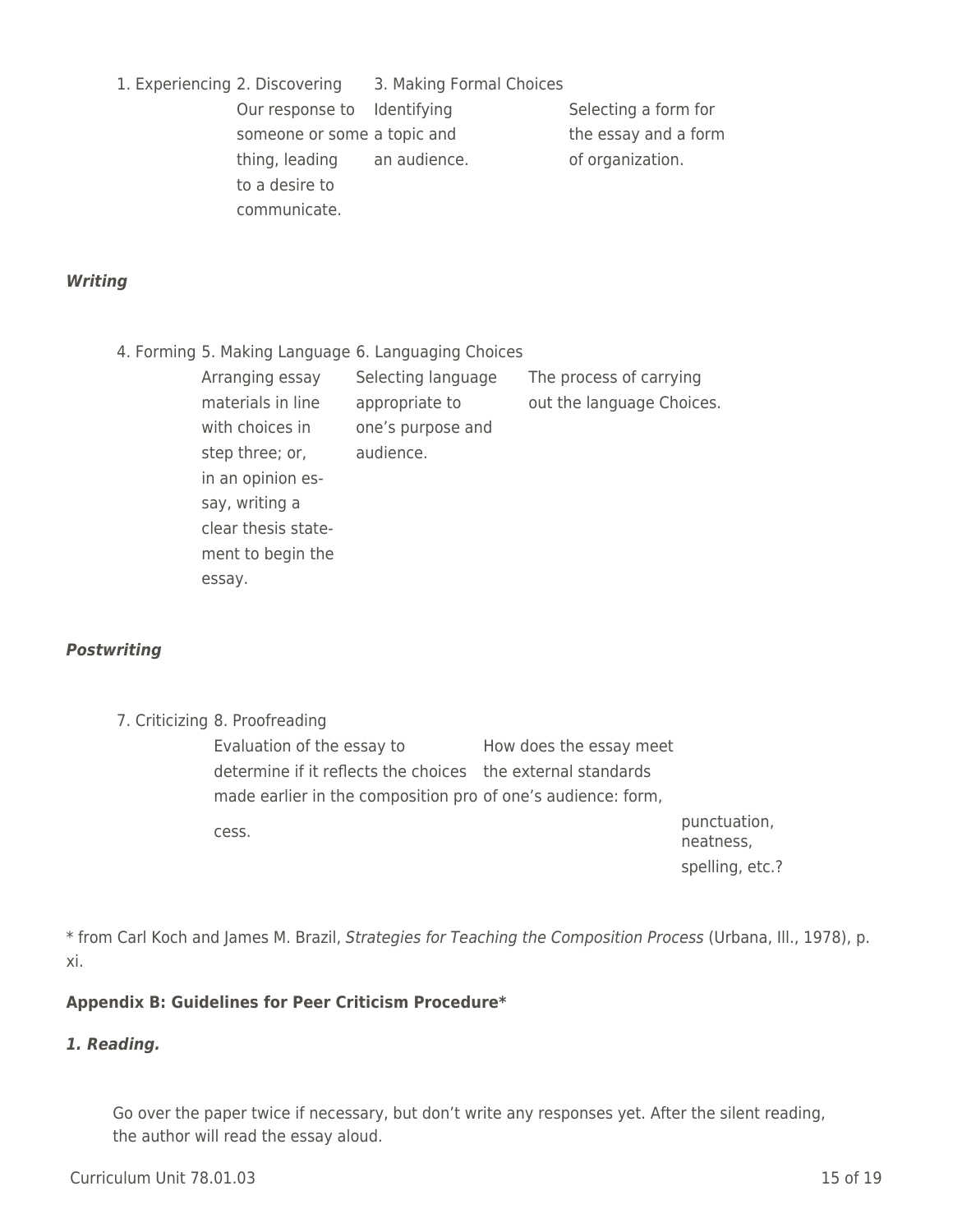### *2. Spoken feedback.*

Talk to the author. Tell him or her about the good things in the paper, the parts you especially liked. Be supportive. There is nothing really bad about any piece of writing, only parts which may not make sense to other people.

Talk to each other. Do your perceptions of the author's message and its expression square with your fellow students' responses? Will another reading bring you closer together?

Listen to the author. There may be parts he was wondering about himself and now that he has a captive audience he can ask you if you have understood his point.

Make any marginal notations that occur to you during the discussion.

### *3. Written feedback.*

Stop talking. The author needs a written record to remember all your comments. Expand your marginal notes and on the last page write some general observations about the whole essay. Your larger view of the paper will be more helpful to the author than the spelling or punctuation errors you've noted.

\* from Thom Hawkins, Group Inquiry Techniques for Teaching Writing (Urbana, Ill.: NCTE and ERIC, 1976), pp. 29-30.

### **Appendix C: Evaluation of Our Group Performance\***

Instructor's Name \_\_\_\_\_\_\_\_\_\_\_\_\_\_\_\_ Course & Section \_\_\_\_\_\_\_\_\_

Quarter/Year \_\_\_\_\_\_\_\_\_\_ Your Major \_\_\_\_\_\_\_\_\_ Your Status

Most conventional instructor evaluation forms emphasize traditional teaching models (lecture, discussion) and place little responsibility on the student for either the structure of the course or the classroom atmosphere. In order to supplement the standard form, I would like your evaluation of teacher-student roles in group taught, discovery-based classrooms such as ours.

- A. How would you rate the overall effectiveness of the group teaching approach? (Circle one) Excellent Good Average Fair Poor
- B. Rate the following questions on a scale of 1 to 5 as follows:
- 

5 4 3 2 1

- Nearly Always Most of the Time Sometimes Rarely Almost Never
- a. How often did you talk with your group?
- b. How often did they listen to you?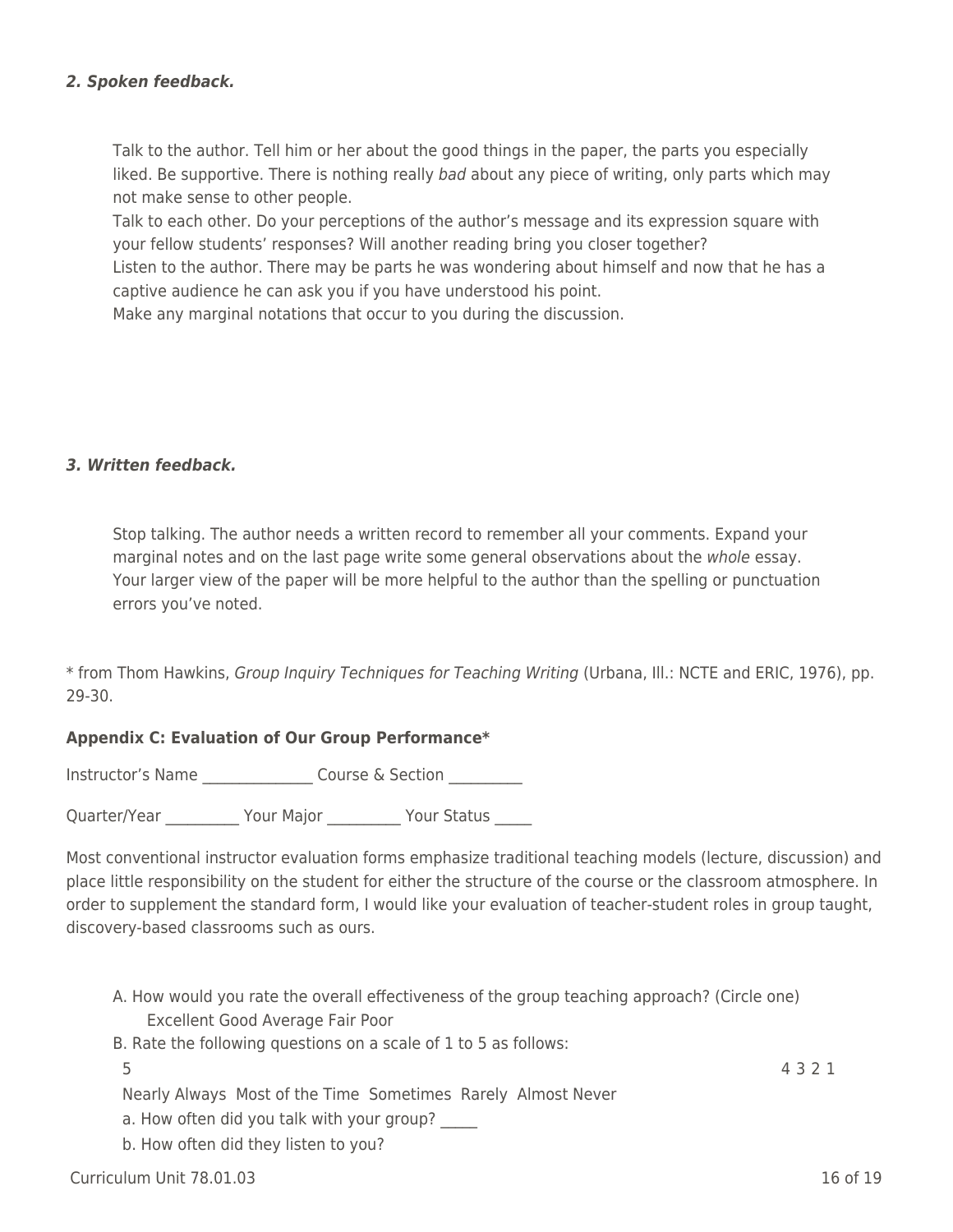c. How often did you listen to them?

d. Were the group tasks clearly defined by the instructor and did you understand their purpose?

e. Did the tasks fit your needs and interests?

- f. Did the instructor listen attentively to you and others?
- g. Did you feel intimidated during his/her presence in your group?
- h. Did he/she dominate group discussion?
- i. Do you feel that he/she asked stimulating questions during group time?
- j. Were his/her summaries of student work brief and accurate?

k. Did he/she allow a variety of responses?

l. When you reported on your group's discoveries, did you speak to your peers in the larger class and did they respond to you?

C. What percentage of your learning in this course do you attribute to the efforts of: Yourself \_\_\_\_\_

% Your Peers % Your Instructor

D. Please write a brief comment on what you see as the role of the instructor in this class.

\* from Thom Hawkins, Group Inquiry Techniques for Teaching Writing (Urbana, Ill.: NCTE and ERIC, 1976), p. 39.

#### **Appendix D: A Sample Form for Student Self-Evaluation\***

(figure available in print form)

\*from Carol Laque and Phyllis Sherwood, A Laboratory Approach to Writing (Urbana, Ill.: NCTE, 1977), p. 87.

#### **Appendix E: A Sample Form for Student Evaluation of Writing Assignments\***

(figure available in print form)

\*from Carol Laque and Phyllis Sherwood, A Laboratory Approach to Writing (Urbana, Ill.: NCTE, 1977), p. 87.

### **Notes**

1. Miles Myers, "Five Approaches to the Teaching of Writing," Learning (April, 1978), 38-41.

2. Carl Koch and James M. Brazil, Strategies for Teaching the Composition Process (Urbana, Ill.: NCTE, 1978), p. xi.

3. Carol Laque and Phyllis Sherwood, A Laboratory Approach to Writing, (Urbana, Ill., NCTE, 1977), p. 26.

4. Thom Hawkins, Group Inquiry Techniques for Teaching Writing (Urbana, Ill.: NCTE and ERIC, 1976), p. 5.

5. Laque and Sherwood, Op . Cit ., pp. 87 and 89.

Curriculum Unit 78.01.03 17 of 19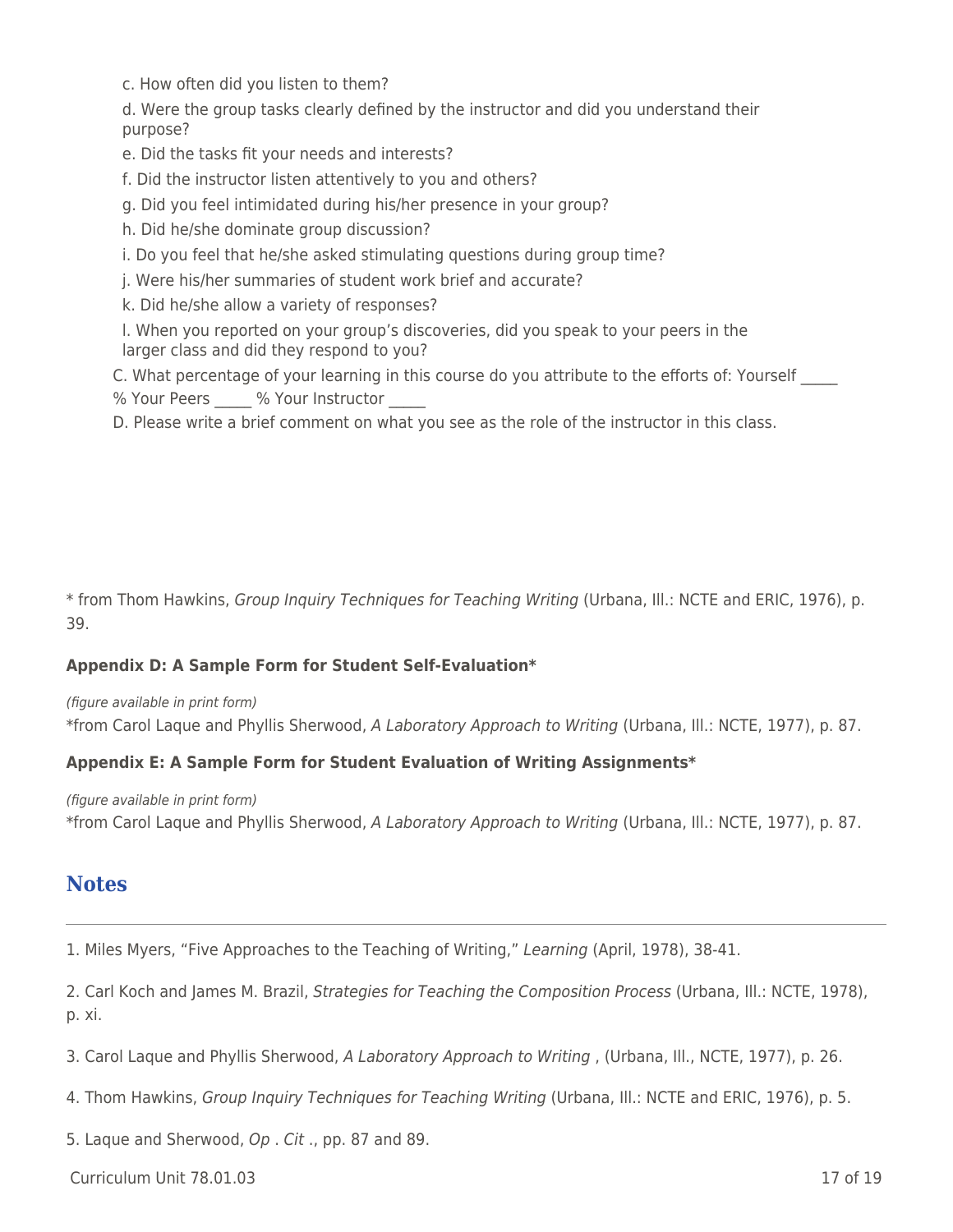## **Bibliography**

Clapp, Ouida, ed. Classroom Practices in Teaching English , 1977-1978 : Teaching the Basics — Really :. Urbana, Ill.; NCTE, 1977.

Duke, Charles R. "The Student-Centered Conference and the Writing Process." English Journal , 64 (December, 1975), pp. 44-47.

Graves, Donald H. "Balance the Basics: Let Them Write." Learning , (April, 1978), pp. 30-33.

Hawkins, Thom. Group Inquiry Techniques for Teaching Writing , Urbana, Ill.: NCTE and ERIC, 1976.

Koch, Carl and James M. Brazil. Strategies for Teaching the Compositi on Process. Urbana, Ill.: NCTE, 1978.

Laque, Carol and Phyllis Sherwood. A Laboratory Approach to Writing . Urbana, Ill.: NCTE, 1977.

Macrorie, Ken. Writing to Be Read . New York: Hayden Book Co., 1968.

Moffett, James. A Student-Centered Language Arts Curriculum , Grades K-13: A Handbook for Teachers , Boston: Houghton Mifflin Co., 1968.

Murray, Donald M. "Teach Writing as a Process, Not Product." The Leaflet, (Fall 1972), p. 12.

Myers, Miles. "Five Approaches to the Teaching of Writing." Learning (April, 1978), pp. 38-41.

O'Hare, Frank. Sentence Combining : Improving Student Writing Without Formal Grammar Instruction . Urbana,

Radcliffe, Terry. "Talk-Write Composition: A Theoretical Model Proposing the Use of Speech to Improve Writing." Research in the Teaching of English , 6 (Fall 1972), p. 189.

Strong, William. "Sentence Combining: Back to the Basics and Beyond," English Journal , 65 (February, 1976), p. 56, pp.60-64.

Wixon, Vincent and Pat Stone. "Getting It Out, Getting It Down: Adapting Zoellner's Talk-Write." English Journal , 66 (September, 1977), pp. 70-73.

Zoellner, Robert. "Talk-Write: A Behavioral Pedagogy for Composition." College English , 30 (January, 1969), pp. 267-320.

#### Books Students Will Be Using

Glatthorn, Allan, and Harold Fleming. Composition : Models and Exercises 11 . New York: Harcourt, Brace, and World, 1965.

Karls, John B. and Ronald Szymanski. The Writer's Handbook . River Forest, III.: Laidlaw Bros., 1975.

Morgan, Fred. Here and Now : An Approach to Writing Through Perception . New York: Harcourt, Brace, and World, 1968.